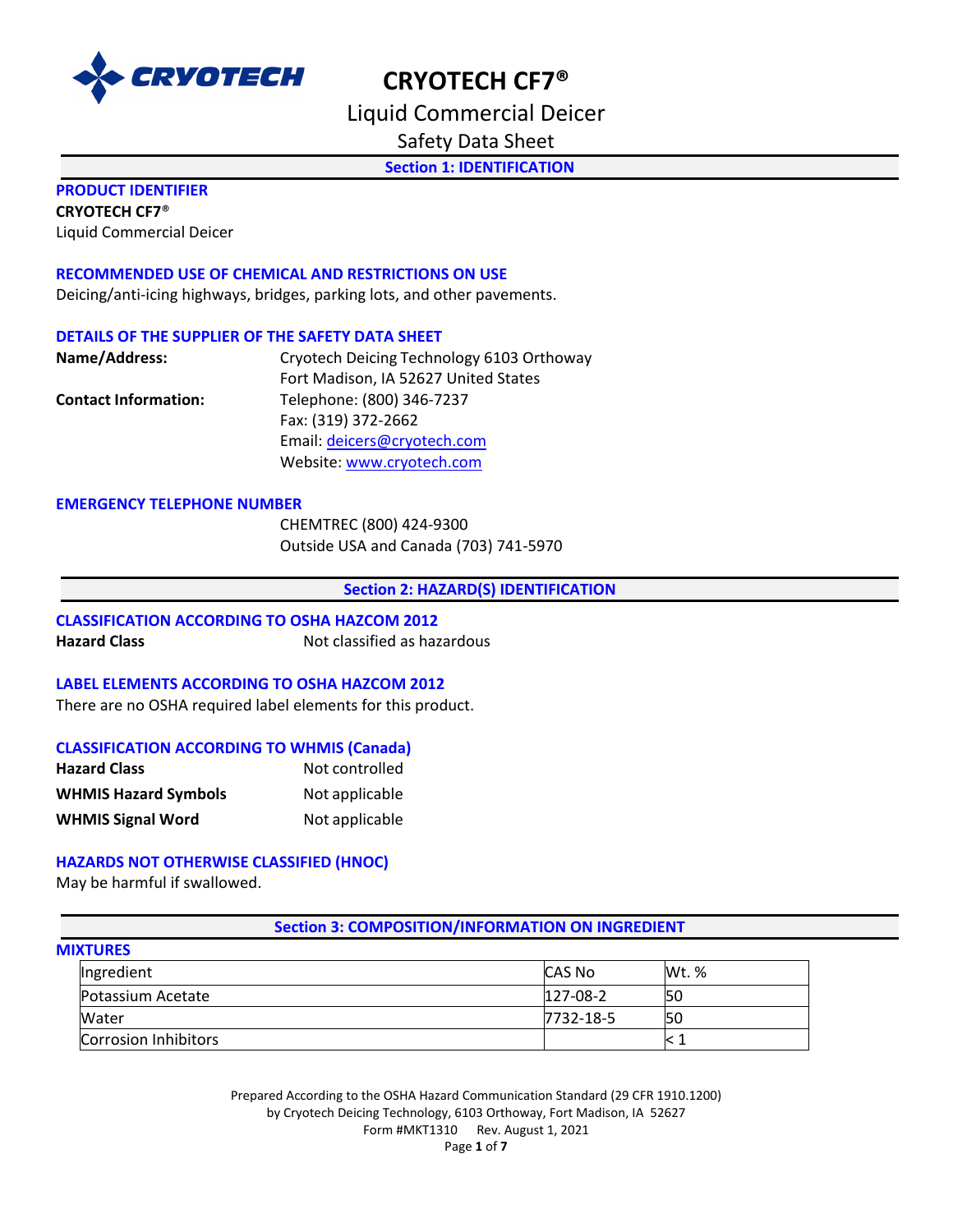

## Liquid Commercial Deicer

### Safety Data Sheet

### **Section 4: FIRST- AID MEASURES**

#### **DESCRIPTION OF FIRST AID MEASURE**

| Eye | In case of contact, immediately flush eyes with plenty of water for at least 15 minutes. If easy to |
|-----|-----------------------------------------------------------------------------------------------------|
|     | do, remove contact lenses, if worn. If irritation persists, seek medical attention.                 |
|     |                                                                                                     |

- **Skin** As a precaution, wash skin thoroughly with soap and water. Remove and wash contaminated clothing.
- **Inhalation** If inhaled, remove to fresh air and get medical advice
- **Ingestion** If swallowed, give milk or water to drink and telephone for medical advice. Do NOT induce vomiting unless directed to do so by medical personnel. Never give anything by mouth to an unconscious person.

### **MOST IMPORTANT SYMPTOMS / EFFECTS**

| Eye                          | May cause temporary eye irritation. Symptoms may include temporary discomfort, excessive<br>blinking, tear production, redness, and/or swelling.                                     |
|------------------------------|--------------------------------------------------------------------------------------------------------------------------------------------------------------------------------------|
| <b>Skin</b>                  | May cause itching or irritation of any cut or abraded skin. Symptoms of prolonged contact<br>may include dry skin.                                                                   |
| <b>Inhalation</b>            | Inhalation of aerosol during spraying may cause respiratory tract irritation and coughing. This<br>product is not otherwise expected to be an inhalation hazard.                     |
| Ingestion                    | Ingestion of large quantities may cause nausea, vomiting, diarrhea and abdominal<br>discomfort.                                                                                      |
| <b>INDICATION</b>            | OF IMMEDIATE MEDICAL ATTENTION AND SPECIAL TREATMENT                                                                                                                                 |
| Note to physicians           | This product contains potassium acetate. Though ingestion of large amounts of potassium salts<br>usually results in vomiting, excessive potassium absorption can cause hyperkalemia. |
| Caracters and administration | المقام والمستقلة والمستقل والمساوي والمستنقيات والمقطار والمستنف ومقرباتها والمتقادمين المستند المتناول والمستنقل                                                                    |

**Specific treatments** If you feel unwell, seek medical advice immediately. Show the label or safety data sheet to medical personnel if possible.

#### **Section 5: FIRE FIGHTING MEASURES**

| <b>FLAMMABILITY</b><br>Flash Point (close cup)<br><b>Auto Ignition</b> | Nonflammable by OSHA/WHMIS criteria<br>Not applicable                                                     |
|------------------------------------------------------------------------|-----------------------------------------------------------------------------------------------------------|
| <b>EXTINGUISHING MEDIA</b>                                             |                                                                                                           |
| <b>Suitable Extinguishing Media</b>                                    | Water, carbon dioxide, or dry chemical. Use extinguishing media appropriate for<br>surrounding materials. |
| <b>Unsuitable Extinguishing Media</b>                                  | Not applicable                                                                                            |
| <b>SPECIAL HAZARDS</b>                                                 |                                                                                                           |
| <b>Hazardous Combustion Products</b>                                   | Normal combustion forms carbon dioxide and water.                                                         |
| <b>Explosion Limits</b>                                                | Data not available. Not considered to be an explosion hazard.                                             |
| <b>Unusual Fire Hazards</b>                                            | None expected                                                                                             |

**SPECIAL PROTECTIVE EQUIPMENT AND PRECAUTIONS FOR FIREFIGHTERS**

Wear protective equipment suitable for surrounding environment.

Prepared According to the OSHA Hazard Communication Standard (29 CFR 1910.1200) by Cryotech Deicing Technology, 6103 Orthoway, Fort Madison, IA 52627 Form #MKT1310 Rev. August 1, 2021 Page **2** of **7**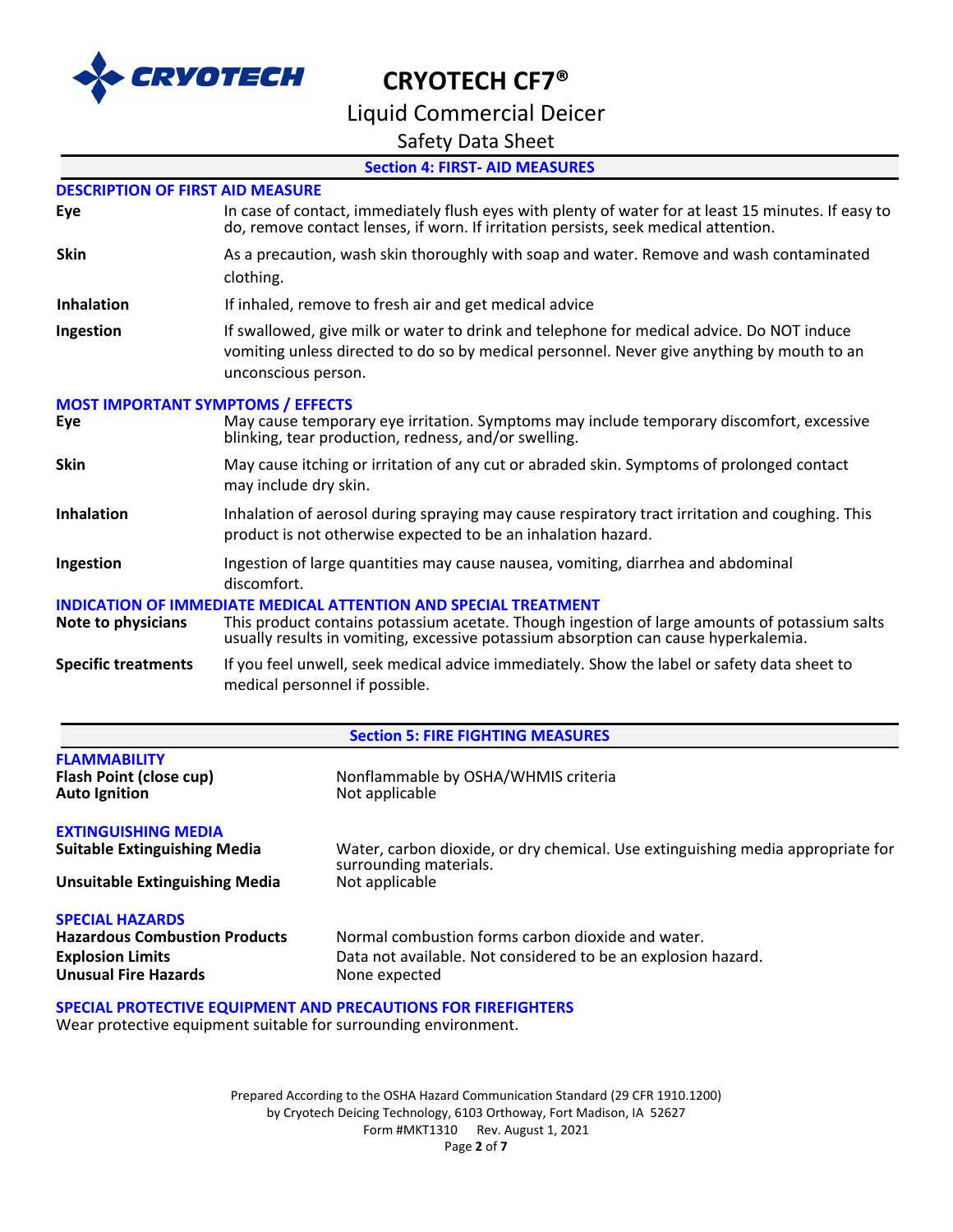

Liquid Commercial Deicer

Safety Data Sheet

**Section 6: ACCIDENTAL RELEASE MEASURES** 

### **PERSONAL PRECAUTIONS, PROTECTIVE EQUIPMENT, AND EMERGENCY PROCEDURES**

Avoid eye/skin contact with spilled material. Refer to Section 7 for additional handling precautions

**Methods for Containment** Contain and/or absorb spill with inert material (e.g. sawdust, sand, vermiculite). **Methods for Cleaning-Up** Scoop up material and transfer to disposal container. If needed, wash spillage area with plenty of water.

#### **PRECAUTIONS FOR SAFE HANDLING**

**Handling Avoid eye contact. Avoid breathing mist when spraying.** Avoid eye contact. Avoid breathing mist when spraying.

#### **PRECAUTIONS FOR SAFE STORAGE, INCLUDING ANY INCOMPATIBILITIES**

**Storage** Store in tightly sealed original containers, away from direct heat and strong oxidizing agents. Do not store or handle product in systems constructed of wetted parts consisting of galvanized steel, zinc, or brass components.

|                                                  | <b>Section 8: EXPOSURE CONTROLS/PERSONAL PROTECTION</b>                                                                                                                                                                                        |  |  |
|--------------------------------------------------|------------------------------------------------------------------------------------------------------------------------------------------------------------------------------------------------------------------------------------------------|--|--|
| <b>EXPOSURE LIMITS</b><br><b>Exposure Limits</b> | No specific limits have been established for this product.                                                                                                                                                                                     |  |  |
| <b>EXPOSURE CONTROLS</b>                         |                                                                                                                                                                                                                                                |  |  |
| <b>Engineering Controls</b>                      | No special ventilation is usually necessary; however if operating conditions create high<br>airborne concentrations of this material, special ventilation may be needed to keep<br>exposure to airborne contaminants below the exposure limit. |  |  |
|                                                  | INDIVIDUAL PROTECTIVE MEASURES/PERSONAL PROTECTIVE EQUIPMENT                                                                                                                                                                                   |  |  |
| <b>Eye Protection</b>                            | Safety glasses or goggles are recommended if splashing/spraying is possible.                                                                                                                                                                   |  |  |
| <b>Skin Protection</b>                           | No special skin protection is usually necessary. Chemical-resistant gloves and<br>clothing should be used if prolonged exposure is possible to prevent drying of skin.                                                                         |  |  |
| <b>Respiratory Protection</b>                    | No special respiratory protection is usually necessary. Breathing of mist/aerosol should<br>be avoided. If operating conditions create high airborne concentrations of this material,<br>the use of an approved respirator is recommended.     |  |  |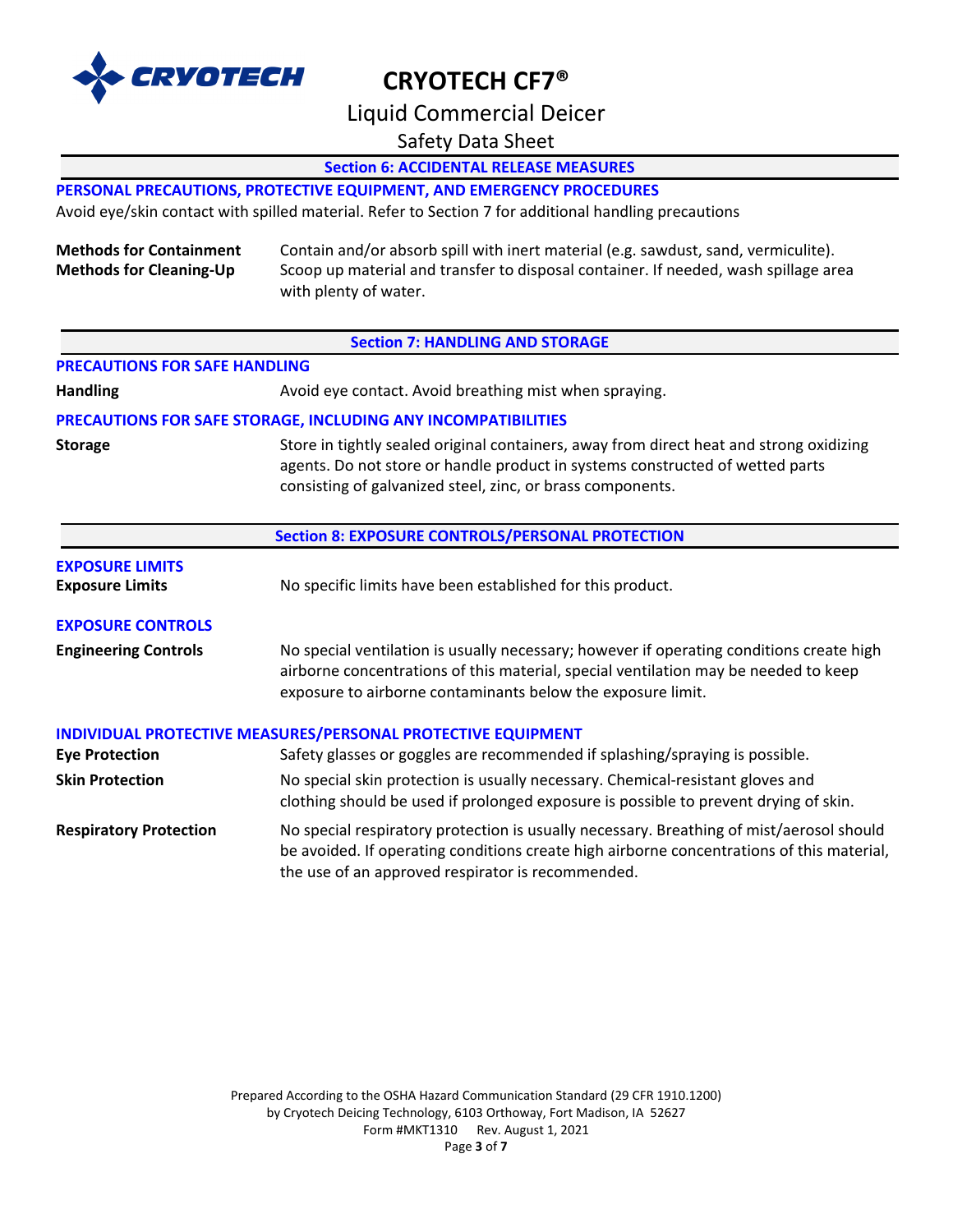

Liquid Commercial Deicer

Safety Data Sheet

#### **Section 9: PHYSICAL AND CHEMICAL PROPERTIES**

| <b>APPEARANCE</b>                    | Clear, colorless to light straw colored liquid. (May |
|--------------------------------------|------------------------------------------------------|
|                                      | be                                                   |
|                                      | dyed blue at customer request.)                      |
| <b>ODOR</b>                          | Odorless to slight vinegar odor                      |
| <b>ODOR THRESHOLD</b>                | No data available                                    |
| pH (20°C, 68°F)                      | $10.5 - 11.5$                                        |
| <b>FREEZING POINT</b>                | $-60^{\circ}$ C (-76 $^{\circ}$ F)                   |
| <b>BOILING POINT</b>                 | $~^{\sim}$ 110°C (230°F)                             |
| <b>FLASH POINT</b>                   | Not applicable                                       |
| <b>EVAPORATION RATE</b>              | No data available                                    |
| <b>FLAMMABILITY/EXPLOSION LIMITS</b> | Not applicable                                       |
| <b>VAPOR PRESSURE (20°C)</b>         | 15 mm Hg                                             |
| <b>VAPOR DENSITY (AIR = 1)</b>       | No data available                                    |
| <b>RELATIVE DENSITY</b>              | 1.28                                                 |
| <b>SOLUBILITY IN WATER</b>           | Completely miscible                                  |
| <b>PARTITION COEFFICIENT; n-</b>     | No data available                                    |
| <b>OCTANOL/WATER</b>                 |                                                      |
| <b>AUTO-IGNITION TEMPERATURE</b>     | No data available                                    |
| <b>DECOMPOSITION TEMPERATURE</b>     | No data available                                    |
| VISCOSITY (20°C)                     | 6.5cP                                                |
| <b>OXIDIZING PROPERTIES</b>          | Not oxidizing                                        |
| <b>EXPLOSIVE PROPERTIES</b>          | Not explosive                                        |

#### **Section 10: STABILITY AND REACTIVITY**

#### **REACTIVITY**

No dangerous reactions known under conditions of normal use.

#### **CHEMICAL STABILITY**

Stable. Polymerization will not occur.

#### **POSSIBILITY OF HAZARDOUS REACTIONS**

No dangerous reactions known under conditions of normal use.

### **CONDITIONS TO AVOID**

Avoid prolonged contact with reactive metals such as magnesium and zinc, especially in closed systems where hydrogen gas from the oxidation of these materials may accumulate over time.

#### **INCOMPATIBLE MATERIALS**

Strong oxidizing agents; strong acids.

#### **HAZARDOUS DECOMPOSITION PRODUCTS**

May decompose into oxides of carbon.

Prepared According to the OSHA Hazard Communication Standard (29 CFR 1910.1200) by Cryotech Deicing Technology, 6103 Orthoway, Fort Madison, IA 52627 Form #MKT1310 Rev. August 1, 2021 Page **4** of **7**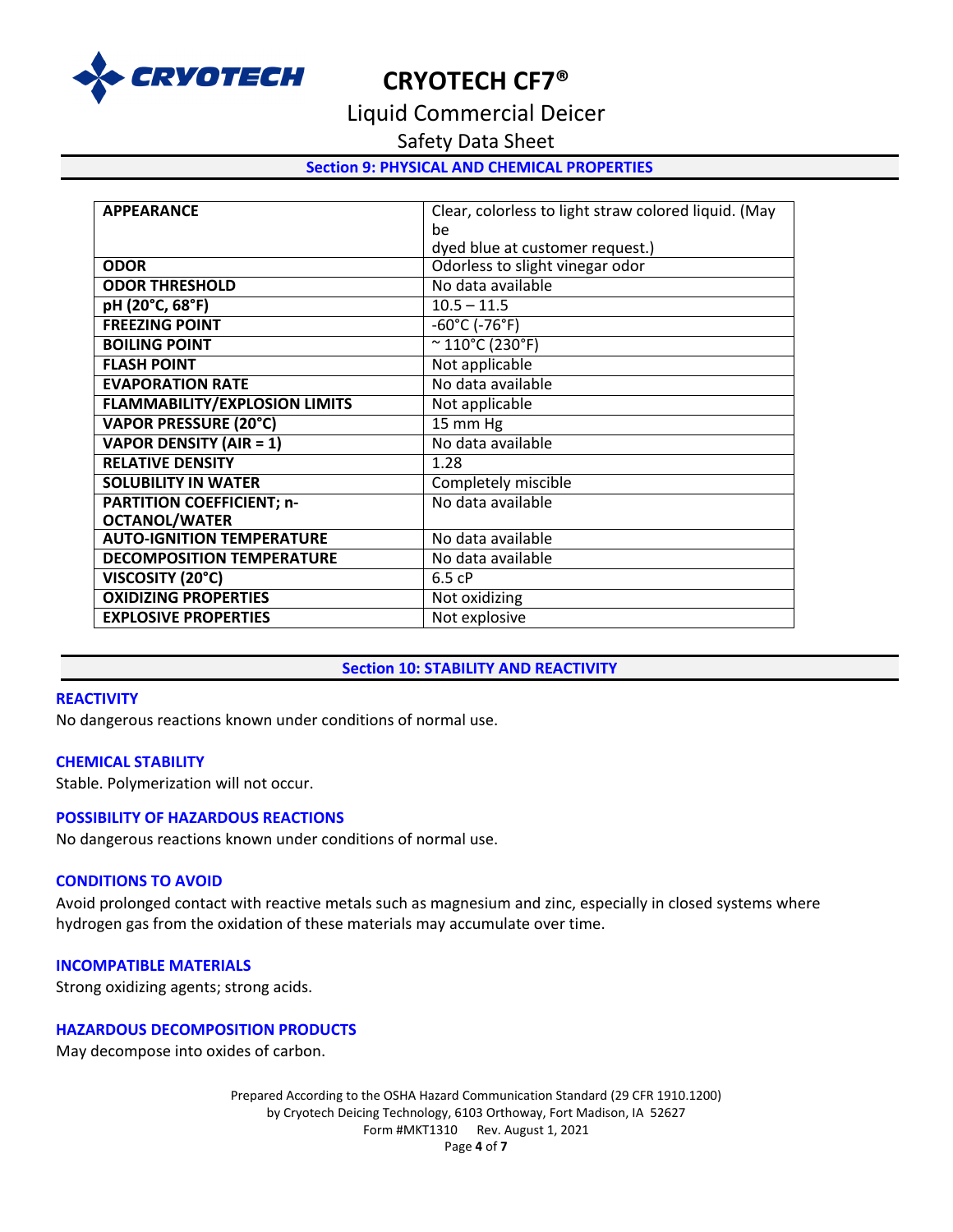

Liquid Commercial Deicer

Safety Data Sheet

**Section 11: TOXICOLOGICAL INFORMATION** 

#### **ACUTE TOXICITY**

LD50 rat-oral:  $>$  5 g/kg.

#### **LIKELY ROUTES OF EXPOSURE**

Skin contact, eye contact, ingestion.

#### **SYMPTOMS RELATED TO THE PHYSICAL, CHEMICAL, AND TOXICOLOGICAL CHARACTERISTICS**

| Eye               | May cause temporary eye irritation. Corneal injury is unlikely.                                                                                                     |  |
|-------------------|---------------------------------------------------------------------------------------------------------------------------------------------------------------------|--|
| <b>Skin</b>       | Repeated contact may cause minor skin irritation or dry skin.                                                                                                       |  |
| <b>Inhalation</b> | Inhalation of aerosol during spraying may cause respiratory tract irritation<br>and coughing. This product is not otherwise expected to be an inhalation<br>hazard. |  |
| Ingestion         | Ingestion of large quantities may cause nausea, vomiting, diarrhea<br>and abdominal discomfort.                                                                     |  |

#### **DELAYED, IMMEDIATE EFFECTS AND CHRONIC EFFECTS FROM SHORT- AND LONG-TERM EXPOSURE**

| Based on available data, the classification criteria are not met.                                                                      |
|----------------------------------------------------------------------------------------------------------------------------------------|
| Based on available data, the classification criteria are not met.                                                                      |
| Based on available data, the classification criteria are not met.                                                                      |
| Based on available data, the classification criteria are not met.                                                                      |
| This product does not contain any ingredients that are considered to be<br>carcinogens by IARC, NTP, or OSHA.                          |
| Based on available data, the classification criteria are not met.                                                                      |
| Based on available data, the classification criteria are not met.                                                                      |
| Based on available data, the classification criteria are not met.<br>Based on available data, the classification criteria are not met. |
|                                                                                                                                        |

**Section 12: ECOLOGICAL INFORMATION** 

#### **ECOTOXICITY (AQUATIC AND TERRESTRIAL)**

Not expected to cause long-term adverse effects in the aquatic or terrestrial environments.

#### **PERSISTENCE AND DEGRADABILITY**

Readily biodegradable. COD (TOD): 0.34 g O2/g deicer; BOD5 (20°C): 0.25 g O2/g deicer

#### **BIOACCUMULATIVE POTENTIAL**

Bioaccumulation is not expected.

#### **MOBILITY IN SOIL**

Adverse effects not expected.

#### **OTHER ADVERSE EFFECTS**

None expected.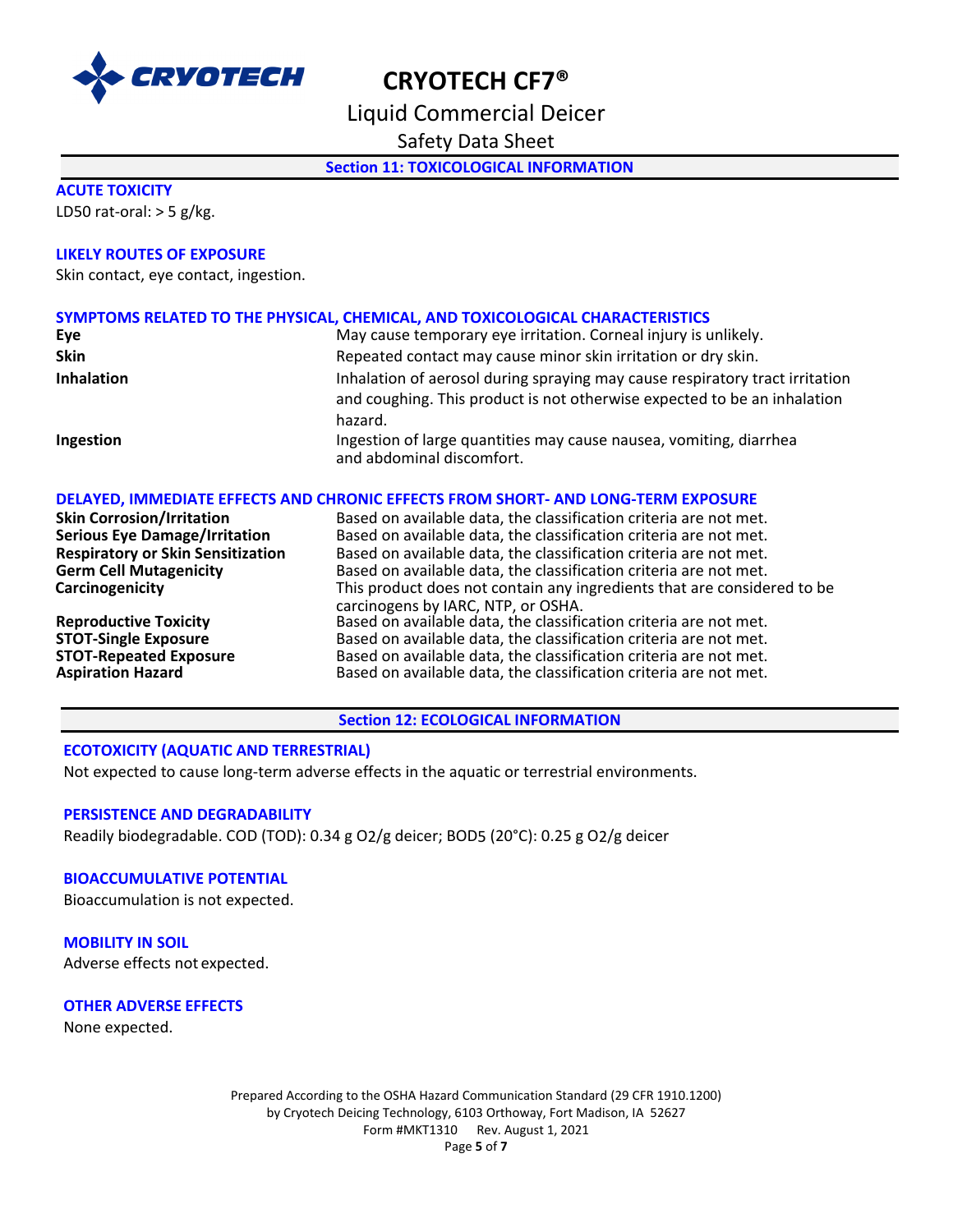

## Liquid Commercial Deicer

Safety Data Sheet

### **Section 13: DISPOSAL CONSIDERATIONS**

### **WASTE TREATMENT AND METHODS OF DISPOSAL**

Based on available information, this product is neither listed as a hazardous waste nor does it exhibit any of the characteristics that would cause it to be classified as a characterized hazardous waste under RCRA. This product may be absorbed onto suitable materials and disposed of in a sanitary landfill unless local, state, or provincial regulations prohibit such disposal.

**Section 14: TRANSPORT INFORMATION**

#### **TRANSPORT INFORMATION**

Not regulated as dangerous goods per US DOT or IATA

**Section 15: REGULATORY INFORMATION**

#### **INVENTORY LISTS**

All of the components in this product are on the following inventory lists: USA (TSCA), Canada (DSL/NDSL); Europe (EINECS)

#### **TSCA SECTION 12(b)**

None of the chemicals in this product are listed under TSCA Section 12(b).

#### **CERCLA HAZARDOUS SUBSTANCES**

There is no CERCLA Reportable Quantity for this material.

#### **SARA 311/312 CATEGORIES**

| <b>Physical hazards</b>                       |     | <b>Health hazards</b>                                           |    |
|-----------------------------------------------|-----|-----------------------------------------------------------------|----|
| Explosive                                     | No. | Acute toxicity (any route of exposure)                          | No |
| Flammable (gases, aerosols, liquids or solids | No. | Skin corrosion or irritation                                    | No |
| Oxidizer (liquid, solid or gas)               | No. | Serious eye damage or eye irritation                            | No |
| Self-reactive                                 | No. | Respiratory or skin sensitization                               | No |
| Pyrophoric (liquid or solid)                  | No  | Germ cell mutagenicity                                          | No |
| Pyrophoric Gas                                | No. | Carcinogenicity                                                 | No |
| Self-heating                                  | No. | Reproductive toxicity                                           | No |
| Corrosive to metal                            | No. | Specific target organ toxicity (single or<br>repeated exposure) | No |
| Gas under pressure (compressed gas)           | No. | Aspiration hazard                                               | No |
| In contact with water emits flammable gas     | No  | Simple Asphyxiant                                               | No |
| Combustible Dust                              | No. | Hazard Not Otherwise Classified (HNOC)                          | No |
| Hazard Not Otherwise Classified (HNOC)        | No  |                                                                 |    |

| <b>Health hazards</b>                                           |    |
|-----------------------------------------------------------------|----|
| Acute toxicity (any route of exposure)                          |    |
| Skin corrosion or irritation                                    |    |
| Serious eye damage or eye irritation                            |    |
| Respiratory or skin sensitization                               |    |
| Germ cell mutagenicity                                          |    |
| Carcinogenicity                                                 |    |
| Reproductive toxicity                                           |    |
| Specific target organ toxicity (single or<br>repeated exposure) | No |
| Aspiration hazard                                               |    |
| Simple Asphyxiant                                               |    |
| Hazard Not Otherwise Classified (HNOC)                          |    |

#### **SARA 313**

None of the components in this product are subject to reporting under SARA Section 313.

### **CLEAN WATER ACT**

Prepared According to the OSHA Hazard Communication Standard (29 CFR 1910.1200) None of the chemicals in this product are listed as Priority Pollutants under the CWA. None of the chemicals in this product are listed as Toxic Pollutants under the CWA.

by Cryotech Deicing Technology, 6103 Orthoway, Fort Madison, IA 52627

Form #MKT1310 Rev. August 1, 2021